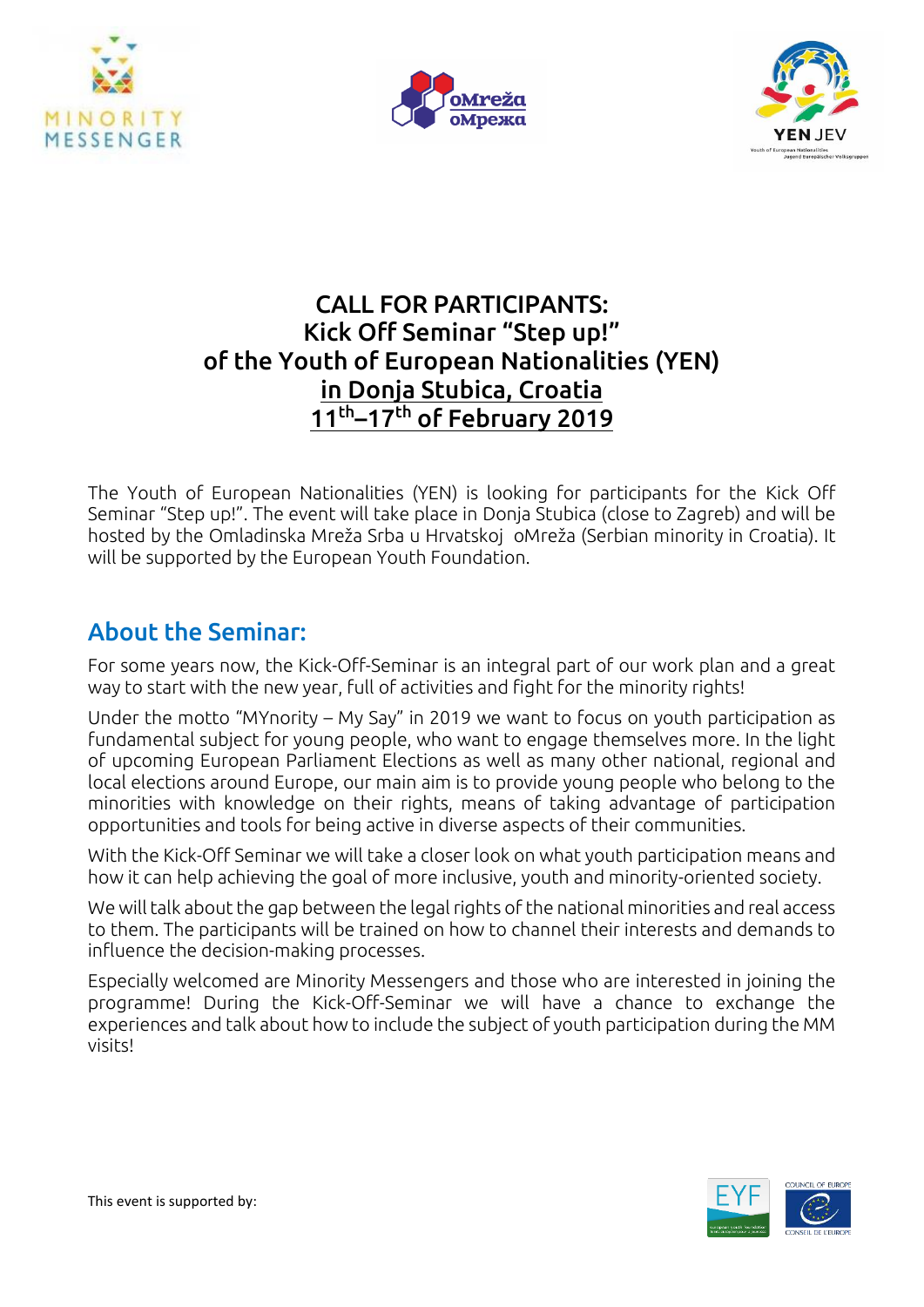





## Additional activities

- **Exchange market:** Please bring info material about your minority organization and promotion material, as this is the main goal of the exchange market. Please also bring specialties from your region/minority.
- *Excursion:* The aim of the excursion is to get to know the region, its history and learn more about the hosting minority, the Serbs in Croatia. The excursion will be organized by the hosting organisation and will be a great opportunity to learn more about the history, culture and the community of Serbs in Croatia.

## Profile of the participants

- Young members of minorities involved in their minority youth organisation, aged 16- 30;
- The ability to work in English (however, if you don`t feel confident, we will find the way to communicate, just let us know!);
- We can accept one or two members per organisation depending on the number of applications. There will also be a waiting list and the free places will be given to those who are on the list after the deadline;
- Applicants who participated in the Minority Messenger project as well as "Newbies" will be given preference.

## Travel reimbursement

Travel expenses will be reimbursed only when original tickets will be presented and sent to the office and participants provide all needed justificatory documents of travel and expenses (invoices, boarding passes, train or bus tickets…). Taxi costs cannot be reimbursed! More details will follow, when participants are selected.

# Participation fee

The participation fee is 100  $\epsilon$  for Western European participants and 70  $\epsilon$  for Eastern European participants. It covers food and accommodation for the entire seminar, as well as excursions and required materials during the event.

If you have to cancel your participation 2 weeks prior to the event and there will be no replacement, we will have to ask you for the participation fee.

# Social fund

If you need support to pay either your travel costs or participation fee, contact the office to ask for more information and/or apply for financial support [\(office@yeni.org\)](mailto:office@yeni.org).